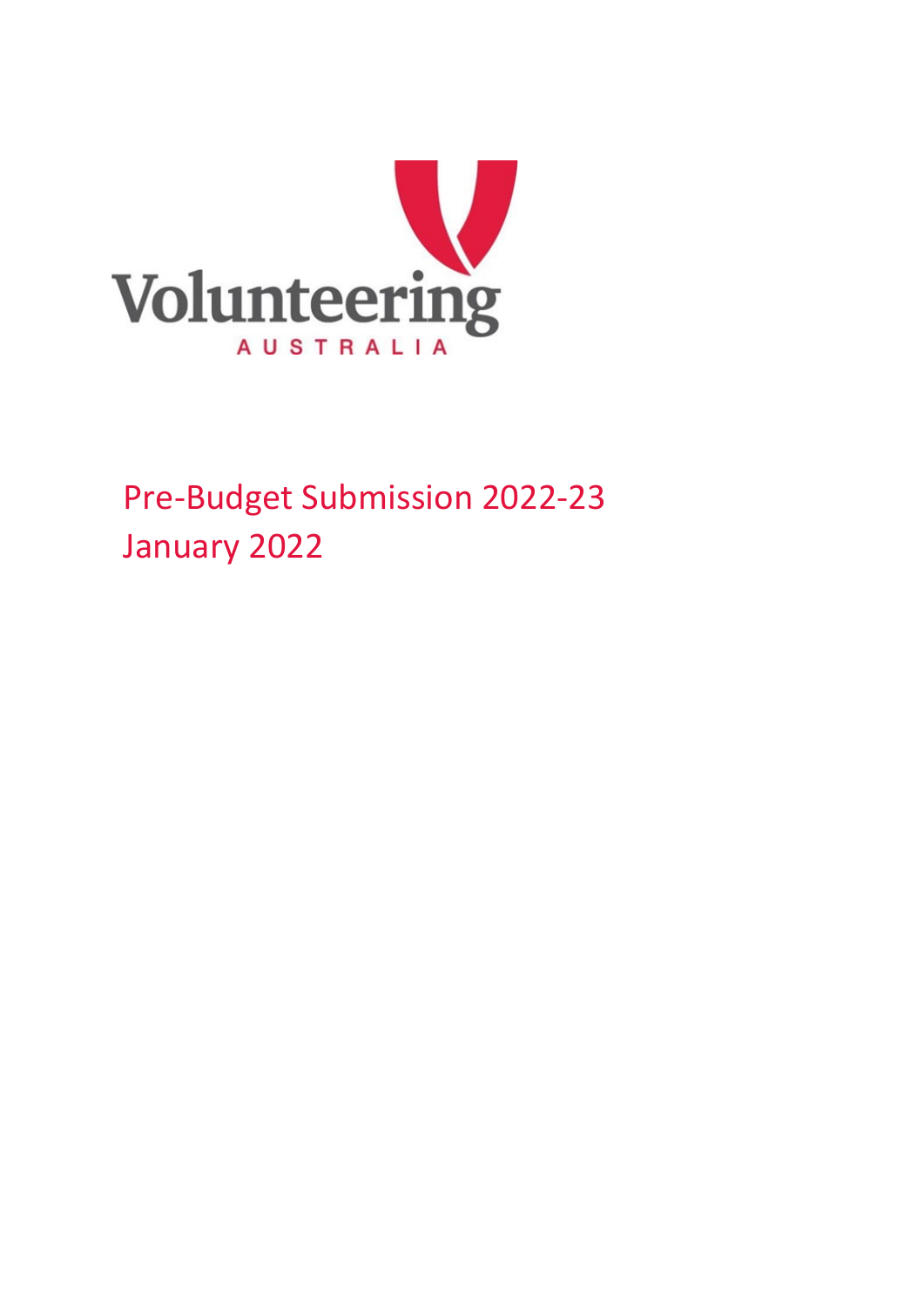

# Overview

Australian society relies on volunteers to provide a myriad of activities and programs, in our schools and hospitals, residential and home care settings, playing fields, and community centres. Volunteers are often on the frontline when crises hit – fighting bushfires, delivering food packages, and providing support to those at risk in our communities. Through the resilience and innovation of volunteers and volunteer involving organisations, voluntary action has been a vital pillar in supporting communities through recent challenges.

However, volunteering has been badly impacted by COVID-19. Two thirds of people who were volunteering through organisations or groups stopped volunteering during the early stages of the pandemic, [1](#page-1-0) compounding a longer-term decline in volunteering participation. [2](#page-1-1) If volunteering is to recover as the nation learns to live with COVID-19, targeted investment is needed as a matter of urgency and must be sustained into the future.

### Recommendations:

- 1. **A Volunteering COVID-19 Recovery Plan.** This plan would enable volunteers to re-engage safely, support the adaptation of volunteering programs, and facilitate the recruitment of new volunteers to ensure services and programs can recover.
- 2. **A Volunteering Futures Program.** This program would facilitate the future adaptation of volunteering and support the strategic priorities identified in the new National Strategy for Volunteering currently under development.
- 3. **A National Youth Volunteering Initiative**. Young people have been disproportionately affected by the economic impacts of COVID-19. This initiative could mitigate against poor mental health outcomes for unemployed young people and support pathways to paid employment.
- 4. **A nationally co-ordinated approach to volunteer engagement in emergencies.** As the frequency and scale of emergencies in Australia increases, a nationally co-ordinated approach will help to mobilise volunteers rapidly, safely, and effectively.
- 5. **Investment in the Aged Care volunteer workforce**. Funding should be allocated for the Aged Care Royal Commission's volunteering recommendations in Budget 2022-23 and into the forward estimates

<span id="page-1-0"></span><sup>1</sup> [https://csrm.cass.anu.edu.au/research/publications/volunteering-during-first-year-covid-19-pandemic-april-](https://csrm.cass.anu.edu.au/research/publications/volunteering-during-first-year-covid-19-pandemic-april-2021)[2021](https://csrm.cass.anu.edu.au/research/publications/volunteering-during-first-year-covid-19-pandemic-april-2021)

<span id="page-1-1"></span><sup>2</sup> [https://www.volunteeringaustralia.org/wp-content/uploads/VA-Key-Statistics\\_2020.01.pdf](https://www.volunteeringaustralia.org/wp-content/uploads/VA-Key-Statistics_2020.01.pdf)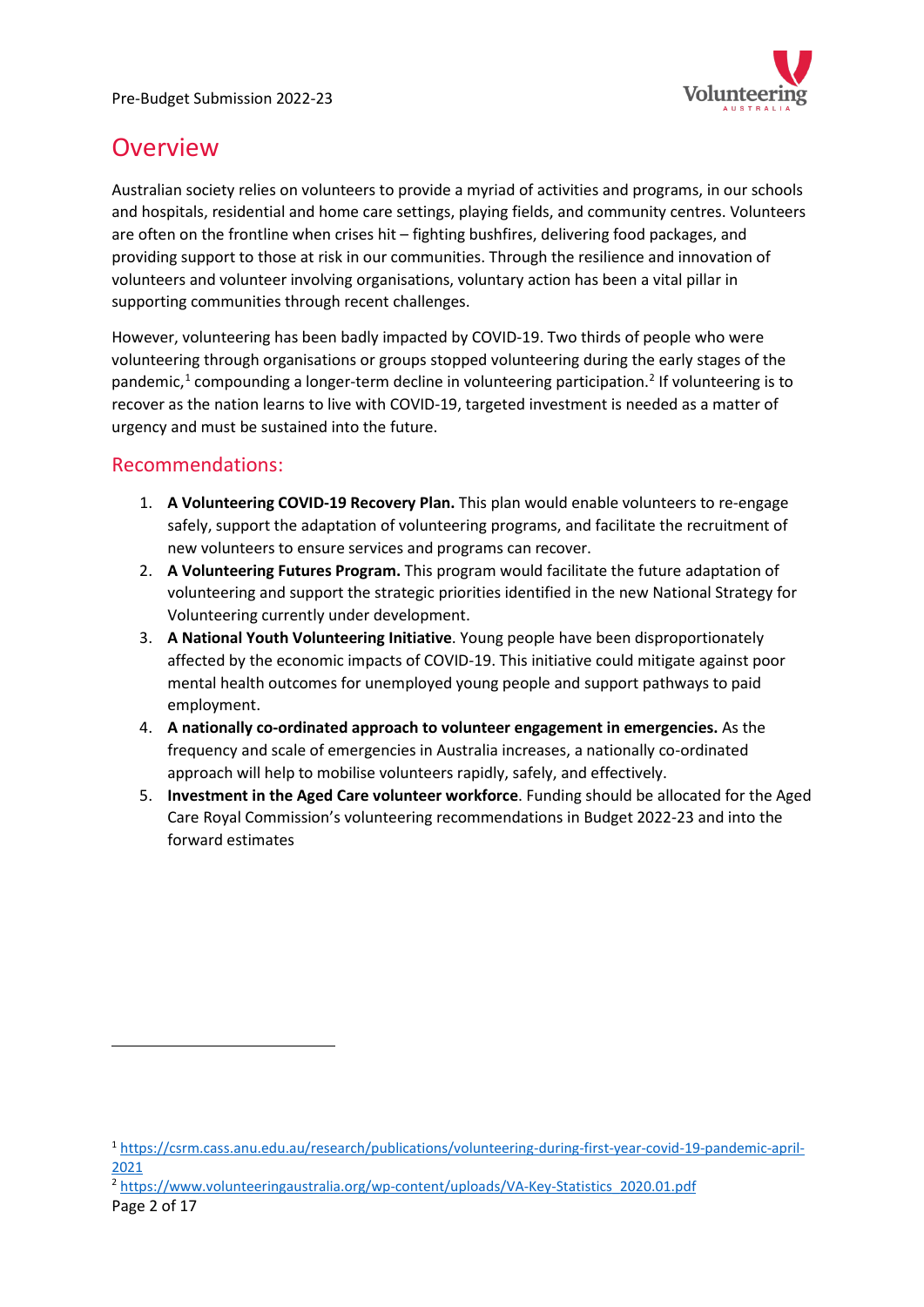

# Introduction

## Ongoing volunteering challenges and the legacy of COVID-19

Prior to COVID-19, volunteering participation (through organisations and groups) had been declining over time. Official data from the Australian Bureau of Statistics (ABS) shows that the formal volunteering rate<sup>4</sup> declined from 36% in 2010 to 29% in 2019, with the decline most evident for women. Volunteers contributed nearly 600 million hours to the community in 2019; a 20% decrease since 2014. <sup>5</sup> Many of the problems that impede the volunteering sector today are long-standing issues – inadequate resourcing of volunteer management, poor recognition of volunteers, and an overall lack of strategic development and investment.

Volunteering was hit hard by COVID-19. Volunteering Australia commissioned the Australian National University (ANU) to analyse the impact of COVID-19 on formal volunteering. This research revealed two out of three volunteers (65.9%) stopped volunteering in 2020 during the early stages of COVID-19 , with this reduction in volunteering being equivalent to 12.2 million hours per week. By May 2021, only half (56.4%) of volunteers who had stopped volunteering due to COVID-19 had returned.[3](#page-2-0)

This dramatic decline in formal volunteering had significant consequences for volunteers and the capacity for organisations to meet community need. The ANU analysis showed that those who had to stop volunteering during COVID-19 had lower life satisfaction and higher psychological distress outcomes than those who were able to continue. Conversely, those who continued volunteering experienced less loneliness.

Whilst many volunteers offer their time formally through organisations, others self-organise and volunteer informally in the community. This 'informal volunteering' proved to be resilient during the pandemic: 32.1%, or 6,511,400, volunteered informally in 2020, which is a similar rate to 2019 of 33.[4](#page-2-1)%, or 6,676,100<sup>4</sup>.

Data from the ABS General Social Survey 2020 also shows significant changes in the nature of volunteer participation. The number of people who volunteered online increased from 8.5% in 2019 to 17.3% in 2020, and three in four volunteers who indicated that online volunteering was available in their organisation or group chose to volunteer online.<sup>[5](#page-2-2)</sup> The proportion of people volunteering for community/ethnic groups increased from 11.[6](#page-2-3)% in mid-2019 to 22.7% in March 2021.<sup>6</sup>

<span id="page-2-0"></span><sup>3</sup> [https://www.volunteeringaustralia.org/research/research-briefing-volunteering-during-the-first-year-of](https://www.volunteeringaustralia.org/research/research-briefing-volunteering-during-the-first-year-of-covid-19/#/)[covid-19/#/](https://www.volunteeringaustralia.org/research/research-briefing-volunteering-during-the-first-year-of-covid-19/#/)

<span id="page-2-1"></span><sup>4</sup> [https://www.volunteeringaustralia.org/wp-content/uploads/VA-2020-Key-Statistics-about-Volunteering-in-](https://www.volunteeringaustralia.org/wp-content/uploads/VA-2020-Key-Statistics-about-Volunteering-in-Australia_General-Social-Survey_Household-Impacts.pdf)[Australia\\_General-Social-Survey\\_Household-Impacts.pdf](https://www.volunteeringaustralia.org/wp-content/uploads/VA-2020-Key-Statistics-about-Volunteering-in-Australia_General-Social-Survey_Household-Impacts.pdf)

<span id="page-2-2"></span><sup>5</sup> Australian Bureau of Statistics (March 2021) 'Table 5.1: Persons aged 18 years and over, Participation in unpaid voluntary work and unpaid help, by selected characteristics: Proportion' [data set], *Household Impacts of COVID-19 Survey, March 2021*, [https://www.abs.gov.au/statistics/people/people-and](https://www.abs.gov.au/statistics/people/people-and-communities/household-impacts-covid-19-survey/mar-2021)[communities/household-impacts-covid-19-survey/mar-2021](https://www.abs.gov.au/statistics/people/people-and-communities/household-impacts-covid-19-survey/mar-2021)

<span id="page-2-3"></span><sup>6</sup> *ibid*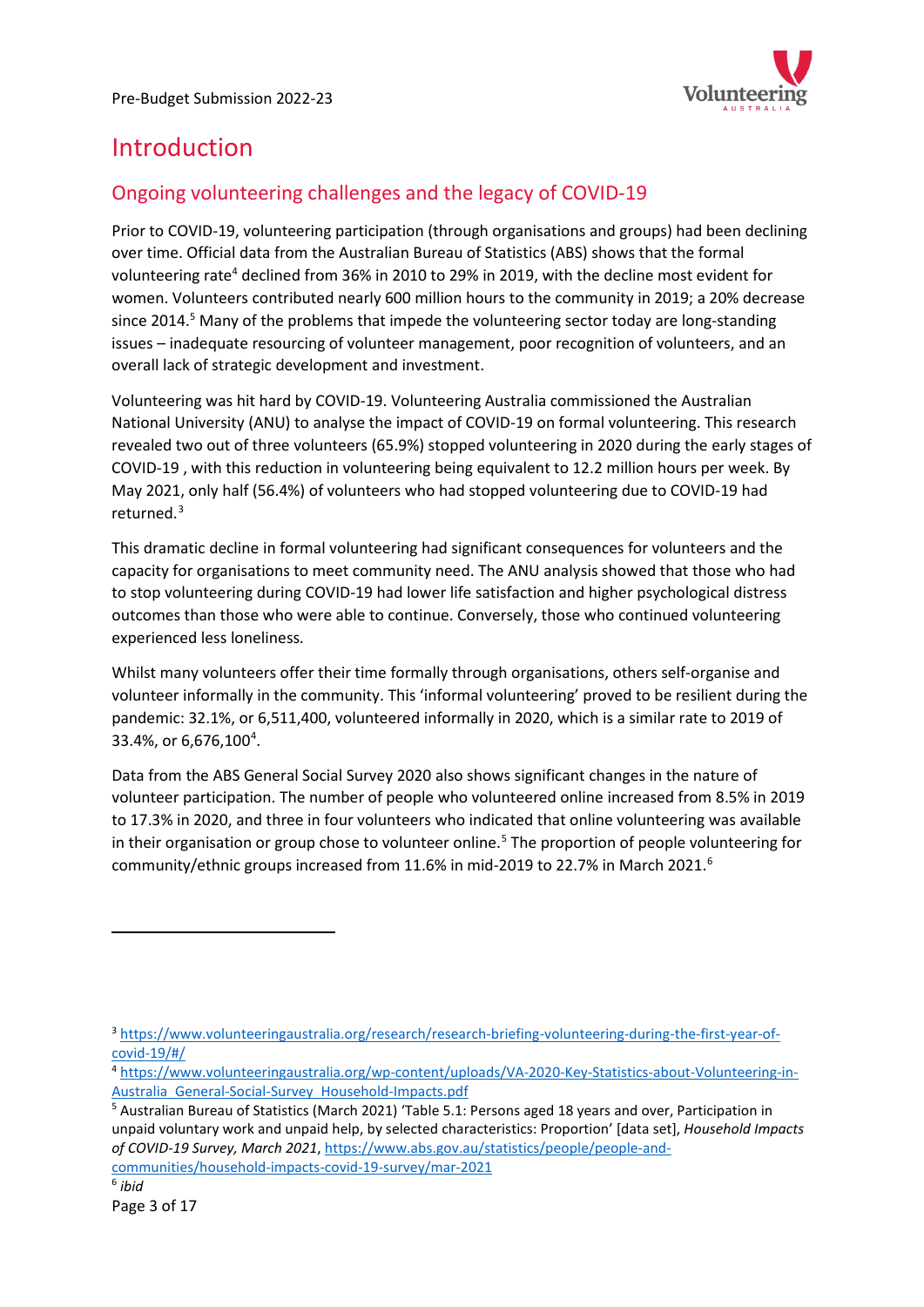

Throughout COVID-19, volunteer involving organisations have innovated to continue to meet community need but face ongoing challenges. Many organisations still do not have the capacity to recruit, induct, train, and manage new volunteers during an often complex return-to-work environment. Organisations are facing higher operating costs to meet COVID-19 safe workplace requirements, and to ensure compliance with vaccine advice and mandates, and many have struggled to cover these costs and adapt.

The latest Pulse of the For-Purpose Sector survey<sup>[7](#page-3-0)</sup> found that almost 3 in 4 (74%) of responding organisations reported being financially strained or stressed during COVID-19, with organisations reporting significant changes to volunteering. Close to a third of organisations who engage volunteers (31%) indicated they had fewer volunteers than six months prior. Only half of these organisations' volunteering programs were fully operational at the time of the Wave 2 survey (July/August 2021).

## The need and opportunity to rebuild

Volunteering is essential to the nation's recovery and its ongoing wellbeing. Volunteers are part of the nation's workforce, playing vital roles in disability, health, welfare and aged care services, sports and the arts, environmental protection, and disaster resilience, response, and recovery. Research consistently demonstrates that volunteering can contribute to good mental health and wellbeing<sup>[8](#page-3-1)</sup>. Volunteering also builds social cohesion and community resilience which will be much needed in the coming years.

Whilst there are many challenges facing volunteering, opportunities also exist - for example, to bring in new cohorts of volunteers and to redesign volunteering programs to be more inclusive, efficient and responsive to future needs. Opportunities exist for volunteering to become more diverse and inclusive and ensuring volunteering is open to everyone.

We have an opportunity to do things differently. Volunteers and organisations have already shown great resilience and adaptability during recent crises. During COVID-19, many informal community volunteers emerged to support those in need. Now is the time to build on this community spirit and invest in the strategic adaptation of volunteering.

#### About this submission

This submission was drafted by Volunteering Australia in collaboration with the State and Territory volunteering peak bodies. Several surveys of members and stakeholders have been undertaken since the beginning of the COVID-19 pandemic to understand better the impact on the sector and the concerns of volunteers and volunteer involving organisations. This submission draws on the results of these surveys together with official data, research evidence and our collective expertise.

<span id="page-3-1"></span><sup>8</sup> <https://www.volunteeringaustralia.org/research/evidence-insights/>

<span id="page-3-0"></span><sup>7</sup> [https://www.csi.edu.au/news/new-research-reveals-continued-strain-charities-and-social-services-after](https://www.csi.edu.au/news/new-research-reveals-continued-strain-charities-and-social-services-after-profoundly-hard-year/)[profoundly-hard-year/](https://www.csi.edu.au/news/new-research-reveals-continued-strain-charities-and-social-services-after-profoundly-hard-year/)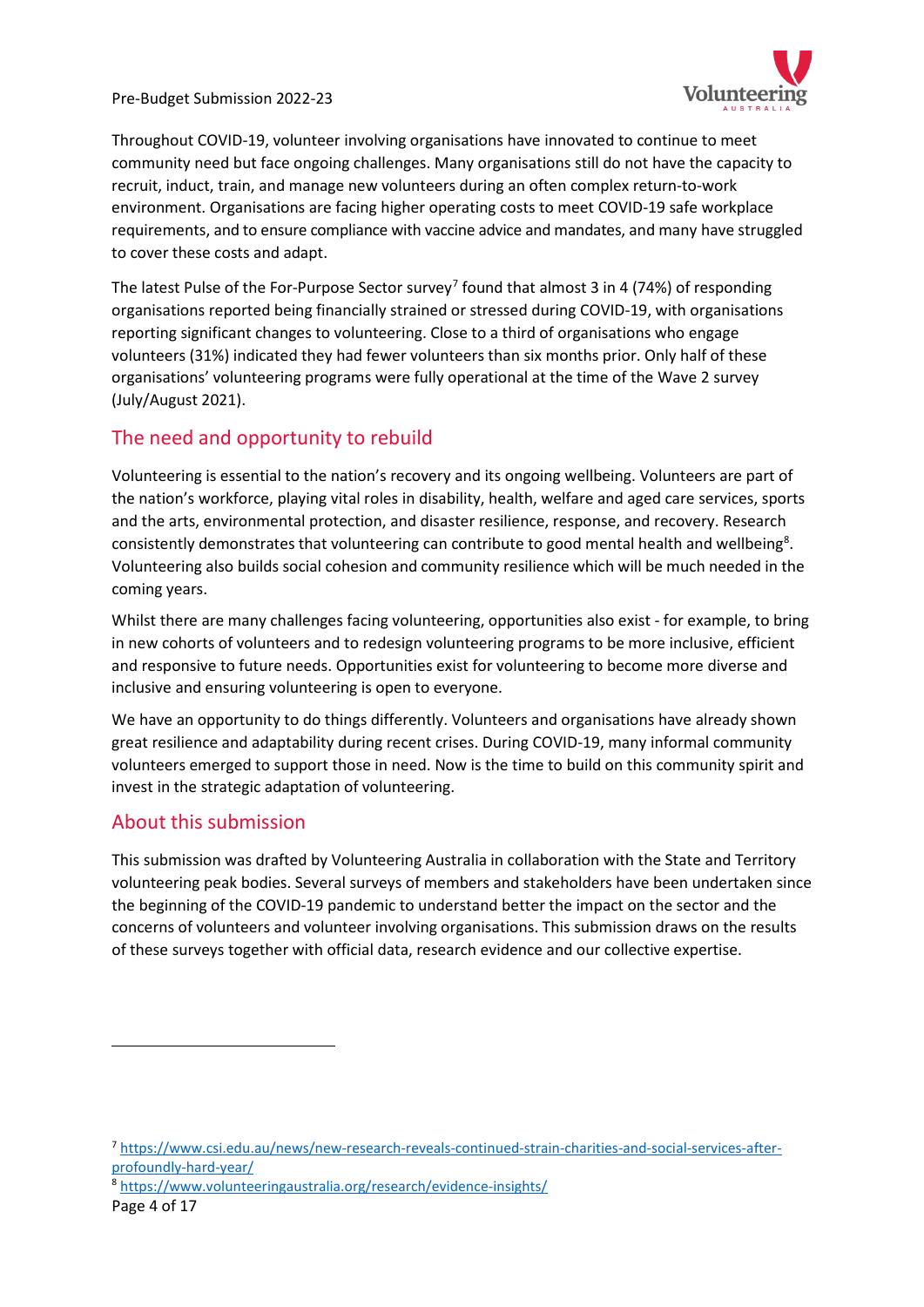

# Budget recommendations

| <b>Initiative</b>                                    | 2022/23                                                          | 2023/24 | 2024/25                  | 2025/26 |
|------------------------------------------------------|------------------------------------------------------------------|---------|--------------------------|---------|
| <b>Volunteering COVID-19 Recovery Plan</b>           | \$5m                                                             |         | $\overline{\phantom{0}}$ |         |
| <b>Volunteering Futures Program</b>                  | $\overline{\phantom{a}}$                                         | \$10m   | \$10m                    | \$10m   |
| <b>National Youth Volunteering Initiative</b>        | \$3m                                                             | \$3m    | \$3m                     | \$3m    |
| <b>National Emergency Management</b><br>Coordination | \$3m                                                             | \$3m    | \$3m                     | \$3m    |
| Aged Care volunteer workforce investment             | To be allocated within existing aged care<br>funding commitments |         |                          |         |

## 1. A Volunteering COVID-19 Recovery Plan

Additional investment of \$5million in 2022/23.

A national COVID-19 recovery plan for volunteering needs to be urgently developed, funded and implemented. Reinvigorating volunteering will require all elements of the volunteering ecosystem to play their part and work together. This includes volunteers, volunteer involving organisations, volunteering support services, volunteering peak bodies, partner organisations, and governments. The Australian Government needs to provide investment to support the practical implementation of this plan. This investment would enable:

- A national 'qood to volunteer' communications campaign to communicate to volunteers and organisations how volunteering can be safely undertaken, both continued and restarted, in accordance with Government public health directives.
- Resources to support volunteer recruitment and management to support the costs of recruitment, onboarding, accreditation, training, and management of new volunteers and streamline the registration process.
- Better data collection and impact measurement to enable volunteering peak bodies and volunteer involving organisations to capture levels of volunteering activity and how it impacts on wellbeing outcomes.
- *Adaptation of volunteering programs*  to enable organisations to adapt volunteering programs digitally or in other ways to meet COVID-19 safe working practices.

On this last point, one way of distributing much needed funds would be to expedite the 2022 Volunteer Grants. To do this, consideration should be given to returning the administration of the program to the State and Territory peak volunteering bodies who administered the Supplementary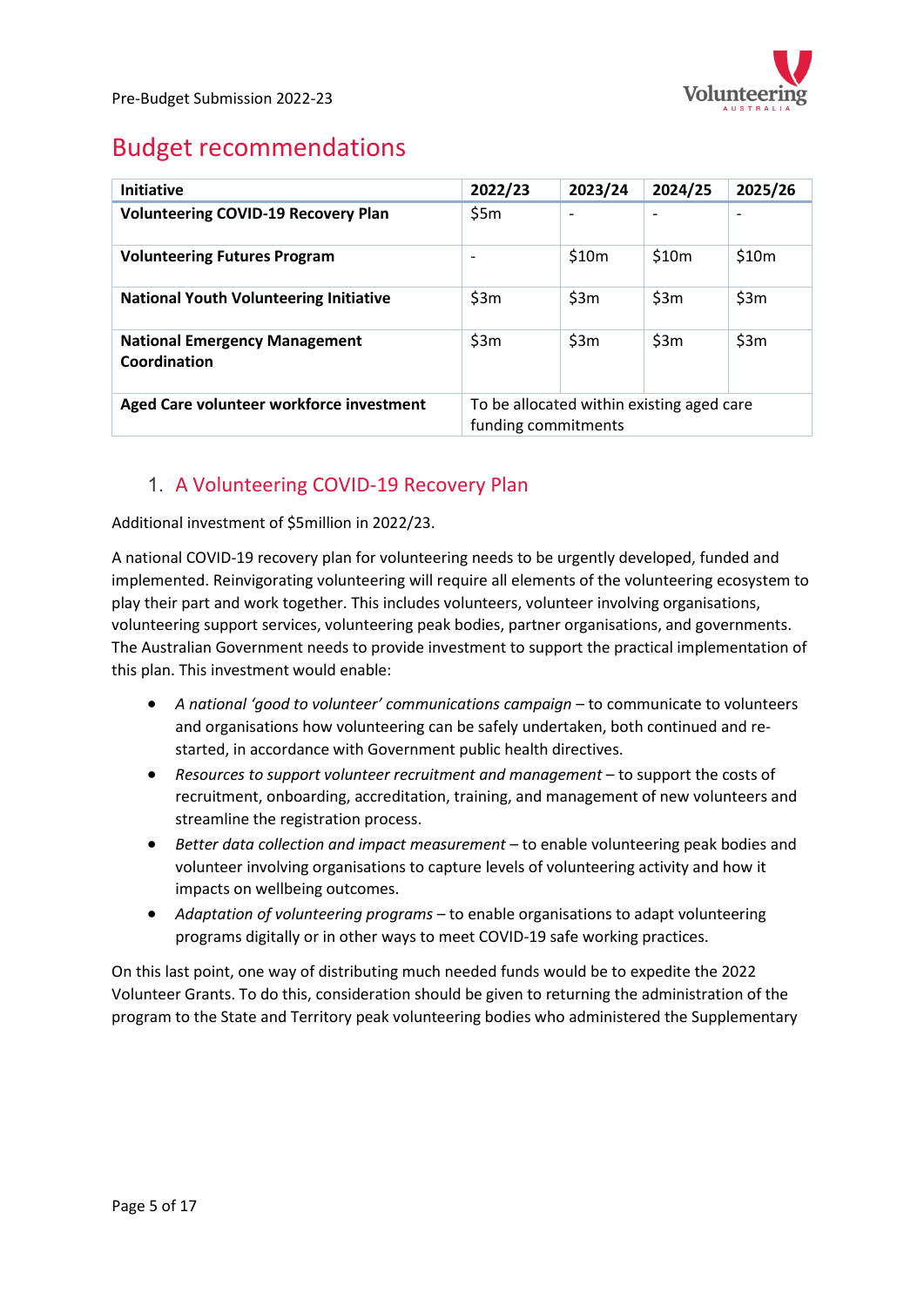

Grants round in 2020. We have previously expressed concern about the current administrative model that relies on Members of Parliament acting as gatekeepers to the fund<sup>[9](#page-5-0)</sup>.

It should also be noted that, over the last decade, there has been an ongoing reduction to the quantum of Volunteer Grants. In 2010, \$21 million of Volunteer Grants was distributed. The 2021 Budget allocated only \$10 million per annum in the forward estimates. In the 2019-20 Supplementary Volunteer Grants round, 780 Volunteer Involving Organisations received grants totalling \$2.7 million. However, the grants were hugely oversubscribed. Over 5,300 organisations across Australia submitted application requests totalling \$20.8 million. Consideration should be given to restoring Volunteer Grants to 2010 levels of funding with ongoing indexation.

Volunteer Grants are an effective means of stimulating volunteering in local communities and supporting the adaptation of volunteering programs. The grants, while only representing a nominal value for the Federal Budget, make a large difference to the operation of small community and cause-based volunteer involving organisations and the volunteer workforces they engage. The grants are also an important signal from Government to volunteer involving organisations and volunteers that they are valued, appreciated and supported in this complex environment.

We reiterate the importance of Volunteer Grants to local community organisations, note that there is widespread support for the grants, and recommend as a minimum that the 2022 grants round is expedited. This would form part of the implementation of an overall Volunteering COVID-19 Recovery Plan.

## 2. A Volunteering Futures Program

Investment of \$10 million per annum (from 2023/24) to support innovation and facilitate the future adaptation of volunteering.

In the 2021 Budget, the Australian Government (Department of Social Services) allocated funds to Volunteering Australia to lead the development of a National Strategy for Volunteering (National Strategy). To provide a core evidence base for the National Strategy development, Volunteering Australia will also produce a *Volunteering in Australia* report, which will provide a comprehensive understanding of the landscape of volunteering in Australia, map current trends, and provide insight into how volunteering may evolve into the future.

Through collaborative consultation, the National Strategy will be designed and owned by the volunteering ecosystem and provide a blueprint for a reimagined future for volunteering in Australia. It will provide strategic direction for the volunteering ecosystem and enable volunteering across Australia to be effective, inclusive, and sustainable.

All members of the volunteering ecosystem will have a role to play in ensuring volunteering thrives in the future. The volunteering ecosystem is a network of relationships between volunteers, volunteer involving organisations, volunteering support services<sup>[10](#page-5-1)</sup>, State and Territory volunteering

<span id="page-5-0"></span><sup>&</sup>lt;sup>9</sup> [Volunteer Grants position statement V3 \(volunteeringaustralia.org\)](https://www.volunteeringaustralia.org/wp-admin/admin-ajax.php?juwpfisadmin=false&action=wpfd&task=file.download&wpfd_category_id=142&wpfd_file_id=18410&token=&preview=1)

<span id="page-5-1"></span><sup>10</sup> Volunteer Support Services are also known as Volunteer Resource Centres (VRCs) and Volunteer Support Organisations (VSOs)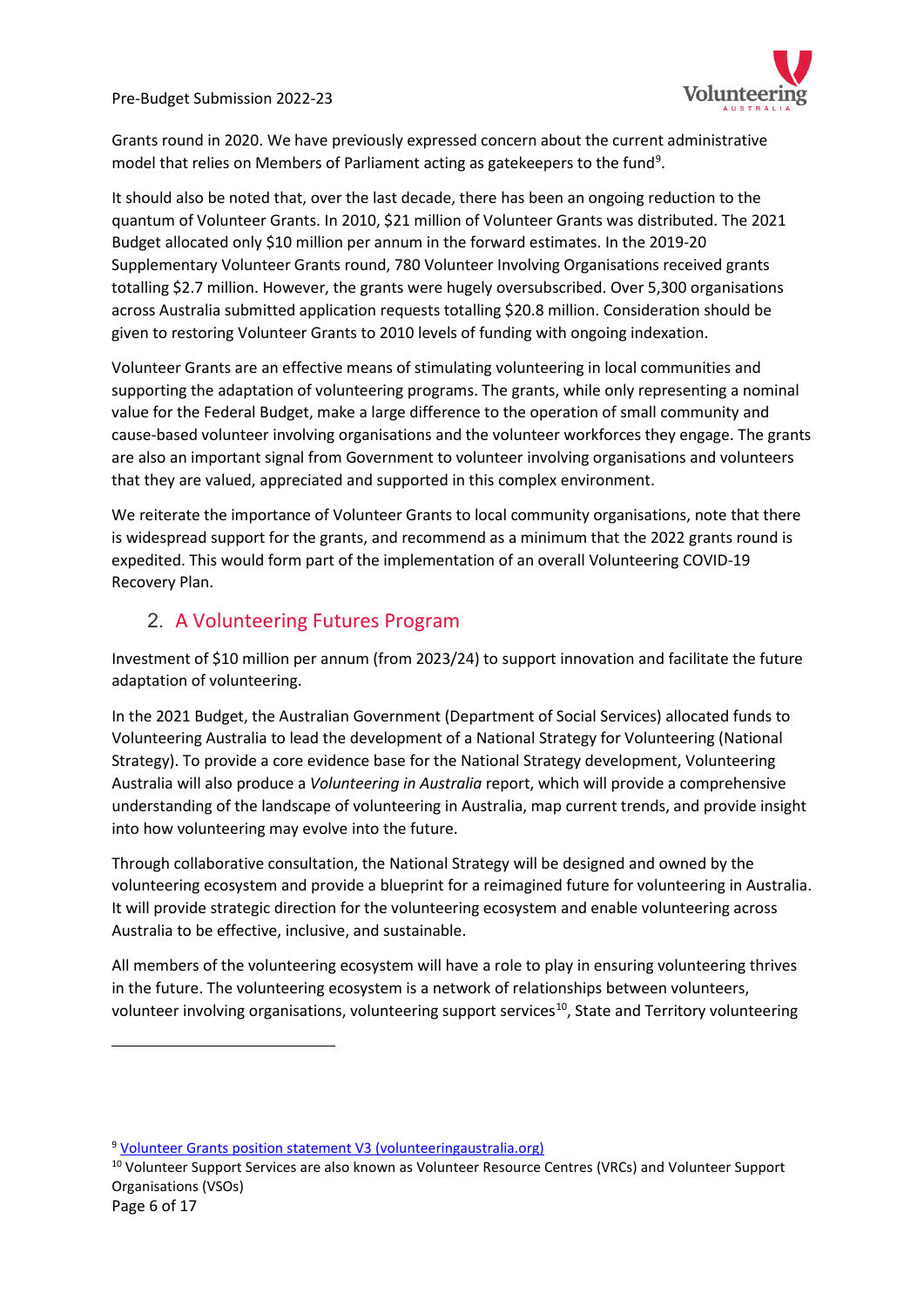

peak bodies, Volunteering Australia, other national peak bodies, community organisations, philanthropy, business, the research community, and Governments, all working for the collective viability and recognition of volunteering in Australia.

A vital member of the ecosystem is the Australian Government who should provide continued investment (with indexation) to support a sustainable and impactful future for volunteering. This could be achieved through the establishment of a new Volunteering Futures Program which would focus on facilitating innovation and future-proofing volunteering. This might involve a contestable fund open to the diversity of members of the volunteering ecosystem $^{11}$  $^{11}$  $^{11}$ .

The broad aims might include:

- Advancing innovation and digital volunteering solutions: Enabling innovation and adaptation of volunteering programs using digital technology, in particular addressing digital exclusion in regional and remote Australia through resources, training and overall support.
- Supporting volunteering pathways: Providing pathways for volunteers to move from informal (including spontaneous volunteering during emergencies) to formal volunteering and facilitating pathways from volunteering to paid employment.
- Progressing diversity and inclusion: Growing high quality volunteering opportunities for those currently experiencing barriers to participation and taking deliberate efforts to address access and systemic barriers $^{12}$  $^{12}$  $^{12}$ .

The specific aims of the Futures Program should be determined via the process to develop the new National Strategy for Volunteering.

Lead responsibility for volunteering at the federal level sits with the Department of Social Services, yet volunteers contribute to public policy concerns across government and are part of the workforces in a range of publicly-funded services including disability, health (including mental health), aged care, emergency management, environmental protection, and international development. A Volunteering Futures Program should therefore be a whole of government initiative.

A commitment from the Australian Government to a Volunteering Futures Program would help secure the long-term sustainability of the volunteer workforce and support the sector through major transitions. This includes reforms led by government (as in the aged care and disability sectors), demographic shifts and the changing nature of work, and future crises such as pandemics and bushfires.

<span id="page-6-1"></span><sup>12</sup> This would go beyond what is possible with the current Volunteer Management Activity and its focus on three priority groups: people with disability, First Nations and recent migrants.

<span id="page-6-0"></span><sup>&</sup>lt;sup>11</sup> A similar fund exists in the UK. See [https://www.gov.uk/guidance/volunteering-futures-fund-invitation-for](https://www.gov.uk/guidance/volunteering-futures-fund-invitation-for-grant-makers)[grant-makers](https://www.gov.uk/guidance/volunteering-futures-fund-invitation-for-grant-makers)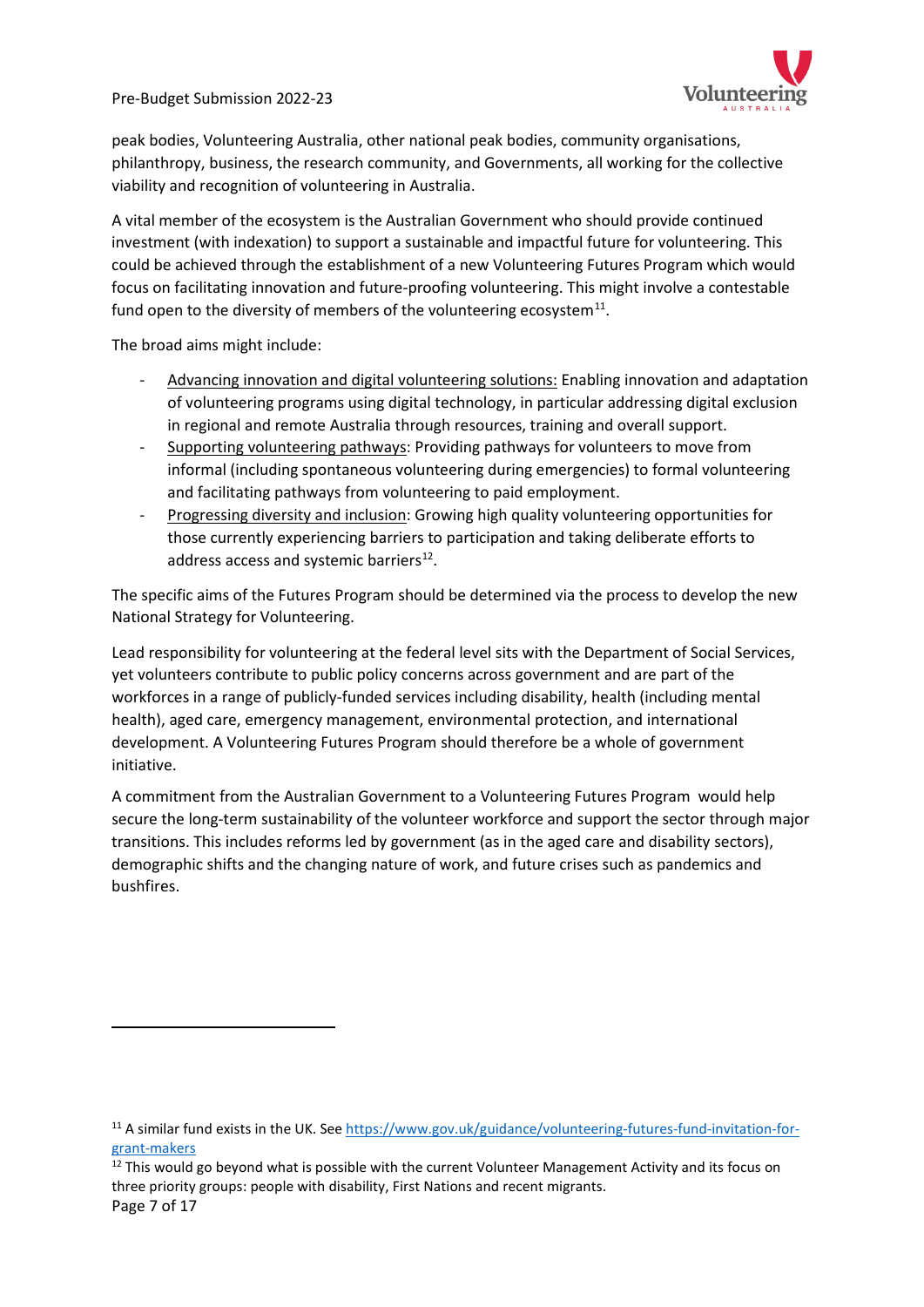

## 3. A National Youth Volunteering Initiative

Investment of \$10 million per annum.

Young people have been disproportionately affected by the economic impacts of COVID-19, with subsequent impacts on their mental health and future wellbeing. Research demonstrates that volunteering can provide a protective effect against poor mental health.<sup>[13](#page-7-0)</sup> Volunteering can provide meaningful activity for young people when they are unemployed and help them to develop skills and capabilities that can support a pathway to employment. Young people can also be more at risk of exploitation regarding requests for them to take on unpaid work through inappropriate placements being promoted as volunteer placements and unpaid internships.

A national volunteering youth initiative<sup>[14](#page-7-1)</sup> could aim to:

- Provide meaningful volunteer opportunities for unemployed young people (aged 18-30 years).
- Target young people who are at high risk of long-term unemployment or who are from disadvantaged groups and areas.
- Focus on providing opportunities in sectors that have high demand for volunteers.
- Ensure volunteer managers are confident engaging young volunteers and can address barriers to young people volunteering (for example, by providing support to adapt programs to suit young volunteers' preferences for greater flexibility.)
- Address cost barriers to volunteering<sup>15</sup>.
- Provide improved guidance on safe and appropriate volunteer placements in relation to young people's rights and responsibilities with a view to reducing exploitation.

The wider goal of this initiative would be an important early intervention and preventative mental health initiative.

Developing this initiative would require a scoping exercise with partners from the volunteering sector, youth organisations, mental health organisations, governments, andothers to determine how best to operationalise the program.

In addition, the skills and experience young people gain through volunteering should be formally recognised to better support a pathway to paid employment. This would need to include governments and the volunteering sector working with industry groups, unions, and employers to support an accreditation scheme for volunteering. It would allow young volunteers to record and receive certification for their volunteering achievements.

<span id="page-7-0"></span><sup>13</sup> [https://www.volunteeringaustralia.org/wp-content/uploads/Evidence-Insights-Volunteering-and-mental](https://www.volunteeringaustralia.org/wp-content/uploads/Evidence-Insights-Volunteering-and-mental-health-Final.pdf)[health-Final.pdf](https://www.volunteeringaustralia.org/wp-content/uploads/Evidence-Insights-Volunteering-and-mental-health-Final.pdf)

<span id="page-7-2"></span><span id="page-7-1"></span> $14$  The Group of Eight Universities 'Roadmap to Recovery' report made a similar proposal – the establishment of a funded national service program for young people. The 'Aussies All Together' program was described as an inclusive volunteering program to provide 'meaning, purpose and social connectedness' to those involved. <sup>15</sup> The NSW State of Volunteering research 2021 found that volunteers spend annually on average \$1900 of their own money to volunteer.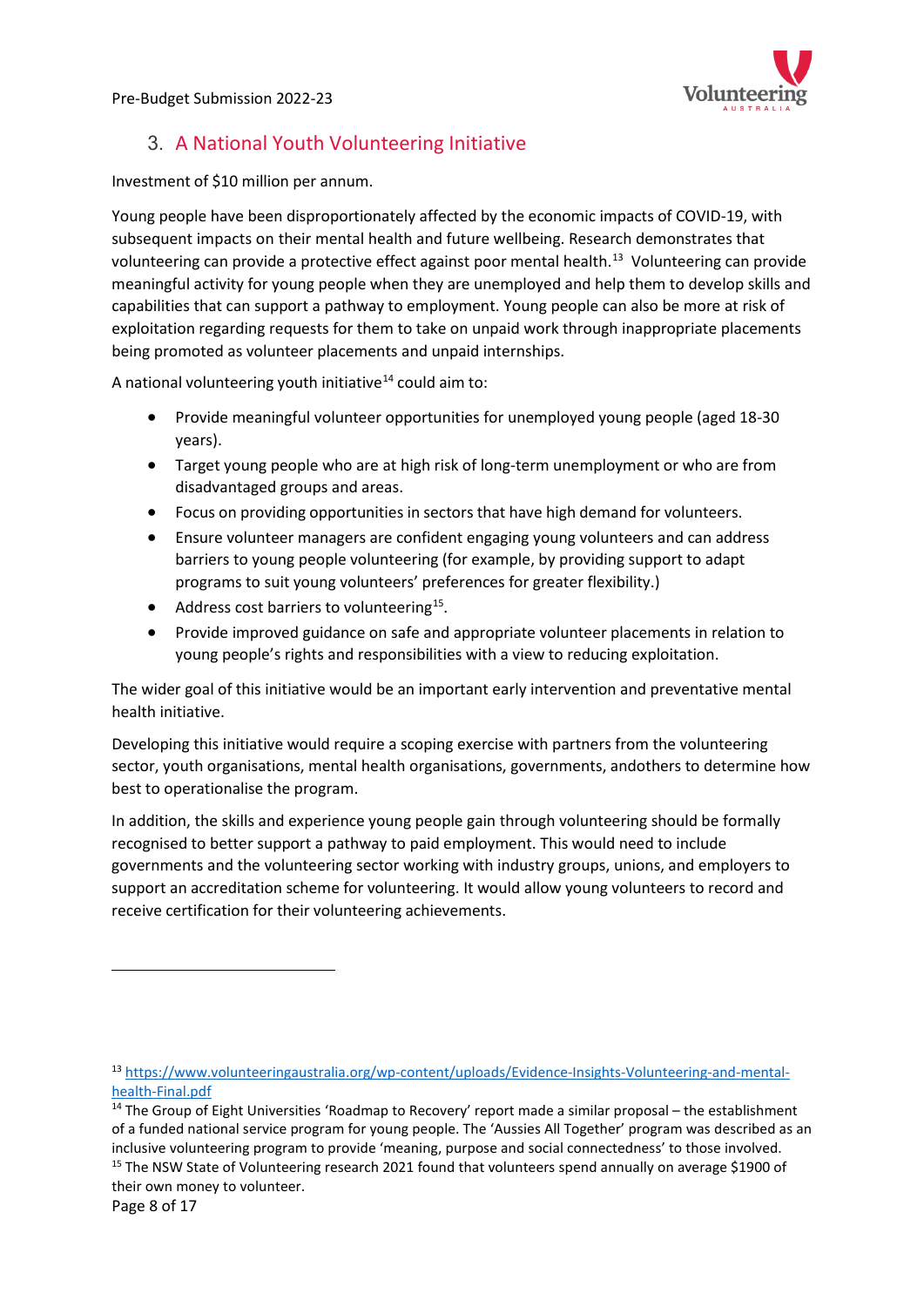

## 4. A nationally co-ordinated emergency management approach

Investment of \$3 million.

The final report of the Royal Commission into National Natural Disaster Arrangements recommended (Rec: 21.3) that the Australian Government convene regular forums for charities and volunteer groups to improve coordination of recovery support. The Australian Government supported this recommendation, but it has not yet been enacted<sup>[16](#page-8-0)</sup>.

In response to COVID-19, the Government activated the National Coordination Mechanism and convened National Cabinet. There was little engagement of the volunteering sector in the national emergency management response to COVID-19 despite volunteers typically being a key resource for surge capacity during and following emergencies. The interplay of national mechanisms with State/Territory government measures creates significant complexity in the operating environment for volunteer involving organisations.

The increasing frequency and scale of emergencies in Australia is creating the need for an effective, coordinated approach for the involvement of volunteers and volunteer involving organisations in disasters.

An approach is needed that aligns individual State and Territory disaster arrangements with national disaster arrangements. This would provide greater clarity to rapidly, safely, and effectively mobilise both volunteers and volunteer involving organisations in emergencies. A nationally coordinated approach should include:

- Establishment of a national forum, with similar forums at State/Territory level, to bring together and coordinate volunteer involving organisations that play a role in planning, responding to, and recovering from emergencies.
- A joint approach to emergency volunteering platforms that can facilitate effective registration, management, and deployment of spontaneous volunteers.
- National standards regarding the inclusion of emergency management volunteers in ongoing COVID-safe measures, including in a nationally consistent definition of essential workers $^{17}$ .

An Australia-wide integrated network of coordinating forums (at national and State/Territory levels) would be made up of volunteer involving organisations active in disasters and include those working across disaster prevention, preparedness, response, and recovery. This approach could strengthen the contributions of volunteerismto increase community resilience across all phases of disasters by:

• Establishing guiding principles, best practice and resources for volunteer involving organisations working in disasters.

<span id="page-8-0"></span><sup>&</sup>lt;sup>16</sup> An Enduring Charities Forum and a dedicated disaster recovery coordination group were initially progressed by the National Bushfire Recovery Agency, but these structures were not maintained in the transition to the new National Recovery and Resilience Agency.

<span id="page-8-1"></span><sup>&</sup>lt;sup>17</sup> Work on a national definition for essential workers is currently being taken forward by the federal Department of Industry, Science, Energy and Resources.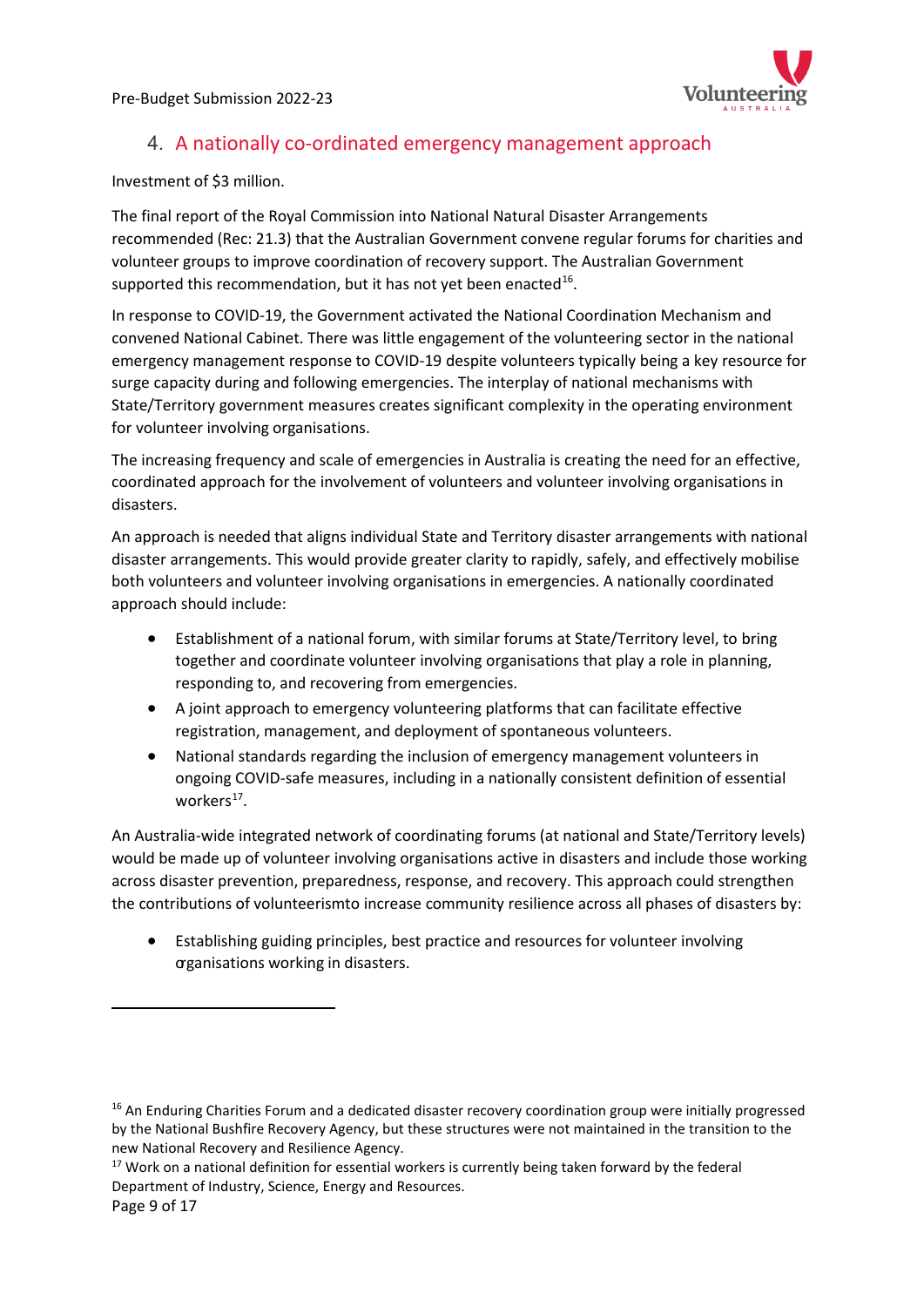

- Ensuring collaboration between volunteer involving organisations working in disasters, particularly when working across State and Territory jurisdictions.
- Recognising that local volunteerism is a fundamental resilience and recovery strategy and attribute of a resilient community that has the capability and will lead its own recovery process.
- Influencing a more planned approach to surge requirements for large and catastrophic events.

The development of an Australia-wide network (of coordinating forums at national and State/Territory levels) would be an effective, efficient, and impactful solution to how volunteer involving organisations active in disasters can work together to best engage volunteers and provide positive outcomes for communities and governments.

The development of a nationally coordinated approach should be informed by the national principles for disaster recovery,<sup>[18](#page-9-0)</sup> the current Australian Disaster Preparedness Framework,<sup>[19](#page-9-1)</sup>and best practice volunteer involvement.<sup>[20](#page-9-2)</sup> It should be aligned with individual State and Territory and national disaster arrangements.

### 5. Investment in the Aged Care volunteer workforce.

Funds to be allocated from within new aged care funding commitments

The Royal Commission into Aged Care Quality and Safety reported in February 20[21](#page-9-3) $^{21}$ . The Commission recommended that aged care providers should increase their support for volunteering and volunteers. For providers who operate a volunteer program, the Commission argued a staff member must be assigned to the role of volunteer coordination and that they should provide induction and ongoing training to volunteers and supervise their activities. Recommendation 44 stipulates how the Australian Government should promote volunteers and volunteering in aged care to support older people to live meaningful and dignified lives. The Australian Government accepted this recommendation.

This recommendation cannot be enacted without additional investment. Funding should be allocated for the Aged Care Royal Commission's volunteering recommendation in Budget 2022-23 and into the forward estimates.

Volunteers are a vital part of the aged care workforce. The 2016 National Aged Care Workforce Census and Survey estimated that volunteers are engaged extensively across aged care, with 83 per cent of residential facilities and 51 per cent of home care and home support outlets engaging the services of volunteers. Some services, such as Meals on Wheels<sup>[22](#page-9-4)</sup>, are delivered primarily by volunteers. However, the recent 2021 Aged Care Census revealed that volunteers were

<span id="page-9-0"></span><sup>18</sup> <https://knowledge.aidr.org.au/resources/national-principles-disaster-recovery>

<span id="page-9-1"></span><sup>19</sup> <https://www.homeaffairs.gov.au/emergency/files/australian-disaster-preparedness-framework.pdf>

<span id="page-9-2"></span><sup>20</sup> <https://www.volunteeringaustralia.org/resources/national-standards-and-supporting-material>

<span id="page-9-3"></span><sup>21</sup> <https://agedcare.royalcommission.gov.au/publications/final-report>

<span id="page-9-4"></span><sup>22</sup> <https://agedcare.royalcommission.gov.au/system/files/submission/AWF.660.00126.0001.pdf>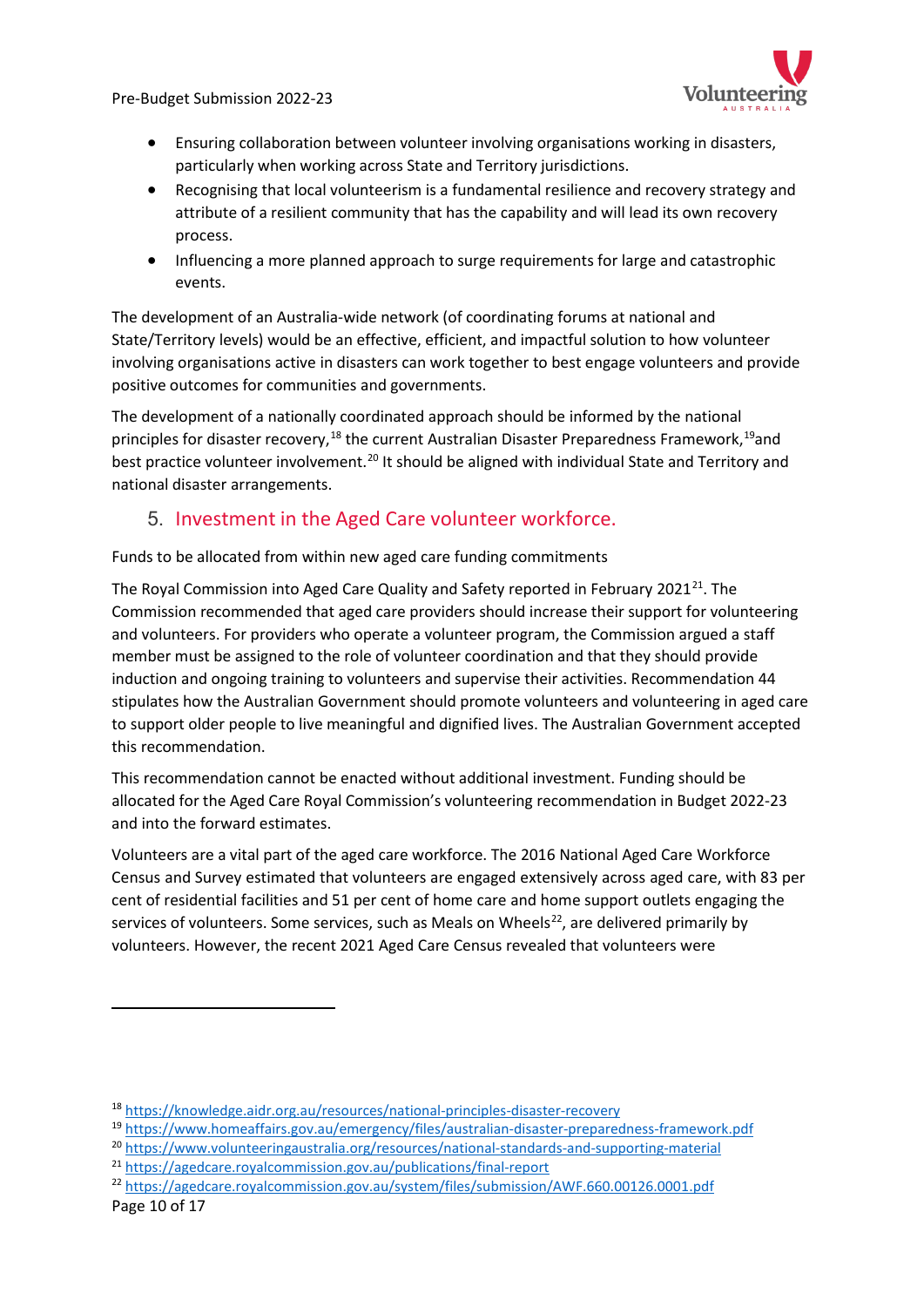

disproportionately affected by the COVID-19 pandemic compared to the paid workforce<sup>[23](#page-10-0)</sup> and there is now a significant challenge to reinvigorate volunteering across aged care.

Volunteers are not 'discretionary' – they provide care and support that is vital to the wellbeing of older people. Volunteers contribute in a qualitatively distinct way that cannot always be replicated by paid staff, contributing through activities such as respite care assistance, planned group activity assistance, companionship, and befriending.

While volunteers are an important part of the aged care workforce, the management of volunteers is a specialised form of management and is not equivalent to the management of paid staff. Ongoing sector development and capacity building is required to ensure best practices in volunteer management are being used. This is one of the many reasons for why it is essential to ensure the right policy settings and funding arrangements are in place, which do not overlook the role of volunteering into the future.

Currently Volunteering SA&NT and Volunteering Tasmania provide sector capacity building and support to volunteer involving organisations funded by the Commonwealth Home Support Program (CHSP). This funding enables these volunteering peak bodies to support Managers and Coordinators of Volunteers and other staff involved in volunteering programs in service provider organisations, with volunteer management training using the National Standards for Volunteer Involvement as a framework. This is one of the best means of ensuring safe and effective volunteer management practices are adopted.

One element of the Commonwealth Government's aged care reform agenda $^{24}$  is structural reforms to home aged care<sup>[25](#page-10-2)</sup> which involves creating a single 'Support at Home' program. This is replacing the Commonwealth Home Support Programme (CHSP), the Home Care Packages (HCP) Program, Short-Term Restorative Care Programme (STRC), and residential respite programs. Given the importance of volunteers in the delivery of home aged care, the Government should consult with the volunteering sector and ensure that the Federal Budget allocates funding to support volunteering. This should focus on supporting professional volunteer management and ongoing training of volunteers and volunteer managers.

The State and Territory peak volunteering bodies have the capability to develop and deliver training for volunteers in the proposed single Support at Home Program, as evidenced by the current arrangements delivered by Volunteering SA&NT and Volunteering Tasmania. The training developed needs to be consistent nationally and follow the National Standards for Volunteer Involvement and the Aged Care Quality Standards. Training also needs to be an annual requirement to ensure volunteers receive updates to regulations etc, that knowledge of the standards remains current, and there is consistency across aged care organisations that they are following standards properly. The State and Territory peak volunteering bodies are best placed to develop and provide the training required to meet the Royal Commission's recommendation.

<span id="page-10-0"></span><sup>23</sup> <https://www.volunteeringaustralia.org/wp-content/uploads/AGED-CARE-CENSUS-2020-factsheet-Final.pdf>

<span id="page-10-1"></span><sup>&</sup>lt;sup>24</sup> <https://www.health.gov.au/health-topics/aged-care/aged-care-reforms-and-reviews>

<span id="page-10-2"></span><sup>25</sup> [https://www.health.gov.au/health-topics/aged-care/aged-care-reforms-and-reviews/reform-to-in-home](https://www.health.gov.au/health-topics/aged-care/aged-care-reforms-and-reviews/reform-to-in-home-aged-care)[aged-care](https://www.health.gov.au/health-topics/aged-care/aged-care-reforms-and-reviews/reform-to-in-home-aged-care)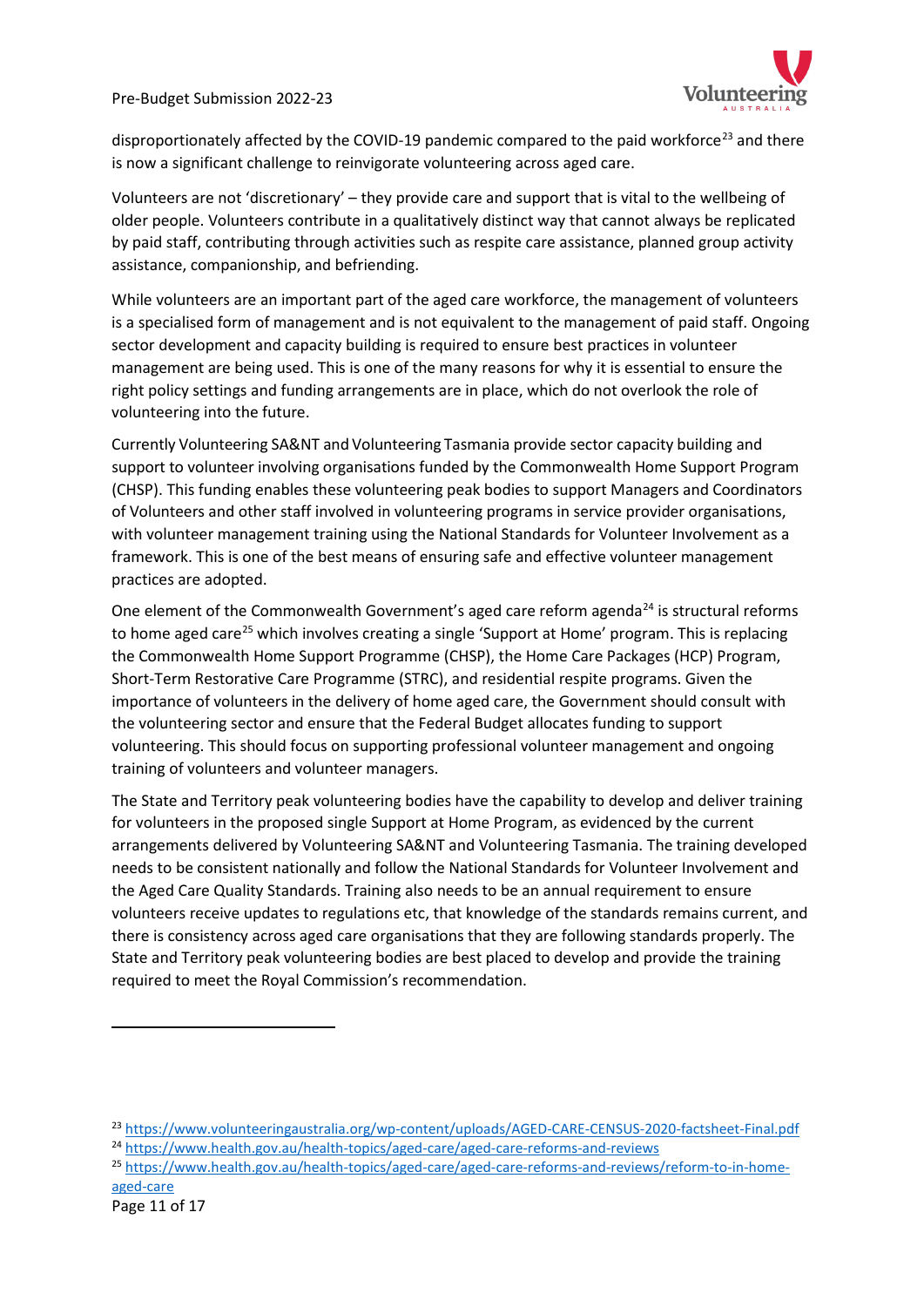Voluntee

Pre-Budget Submission 2022-23

It should be noted that there are other workforces, such as in disability services and mental health (see below), where volunteer involvement is important. Federal policy arrangements should make sure that funding is allocated to support these volunteer workforces.<sup>[26](#page-11-0)</sup>

## Other priority issues

This submission articulates five recommendations for consideration in the 2022-23 Federal Budget. A number of other issues are important for the sustainability of volunteering into the future and merit highlighting here.

### Volunteer Management Activity

The review of the Volunteer ManagementActivity (VMA) was completed in 2021. From 1 July 2021, the Australian Government commenced the distribution of up to \$33.5 million (excluding GST) over five years under the new Volunteer Management Activity to Volunteering Peak Bodies across Australia. Peak bodies will partner with other services to develop and support the new VMA program to increase and strengthen volunteer participation.

Volunteering Australia welcomed the inclusion of funding indexation for the Volunteer Management Activity (VMA) in the 2019-20 budget, and a commitment to the program's continuation. The 2021- 22 Budget allocated funding for the Volunteer Management Activity at circa \$6 million p.a. plus indexation to 2024-25 (\$33.5 million over five years).

Funding in the 2022-23 Budget should extend funding into the forward estimates through to 2025- 26.

## Equal Remuneration Order/Social and Community Services Supplementation

In the 2020-21 Budget, \$44 million a year was allocated to top up thebase funding for grant programs impacted by the cessation of the Social and Community Services Pay Equity Special Account. There was also funding in the Attorney-General's portfolio of around \$29 million a year for ongoing base funding to be increased to replace the supplementation for family law servicesfunded under the Family Relationship Services Program.

In the 2021-22 Budget, funding of \$124.7 million over two years allocated to extend Social and Community Services funding (which replaced Equal Remuneration Order (ERO) supplementation) in the homelessness sector.

It is vital that in the 2022-23 Budget this funding is maintained and that further strategic consideration is given to how the funding of community services is sustainable into the future.

<span id="page-11-0"></span><sup>&</sup>lt;sup>26</sup> Volunteering Australia has been advocating for improved recognition of volunteers in government-funded workforces. For example, see [https://www.volunteeringaustralia.org/policy/advocacy-campaigns/advocating](https://www.volunteeringaustralia.org/policy/advocacy-campaigns/advocating-for-the-role-of-volunteering-in-mental-health/)[for-the-role-of-volunteering-in-mental-health/](https://www.volunteeringaustralia.org/policy/advocacy-campaigns/advocating-for-the-role-of-volunteering-in-mental-health/)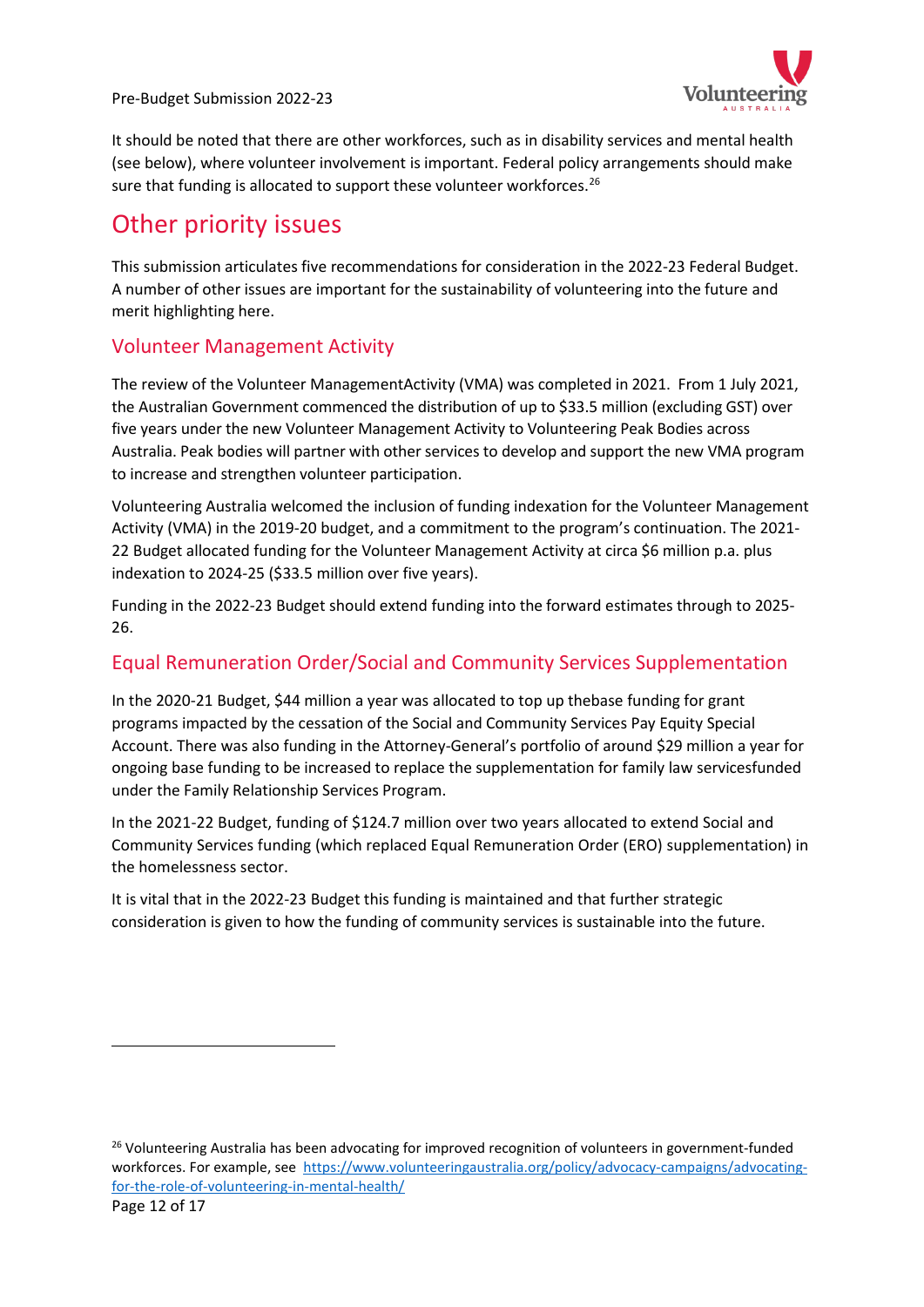

## Employment Services

The Commonwealth Government has committed to reforming employment services to ensure they deliver better services to job seekers and employers and a better system for providers. The transition to the New Employment Service Model will take place from July 2022.

The Department of Education, Skills and Employment consulted this year on the'Enhanced Services payment model.' We highlighted in our response to the Department that they should urgently review the extent and cost of the placement servicescurrently provided by Volunteering Support Services but attributed to jobactive providers.

Volunteering Support Services play a vital role in assisting many people to satisfy their mutual obligation requirements through helping them to find a volunteering role with pre-approved volunteer involving organisations. However, Volunteering Support Services receive no funding for performing this function.

The New Employment Service Model, and the new employment service payment model,should delineate the responsibilities of Volunteering Support Services and jobactive providers and ensure each is remunerated for the services provided $^{27}$ .

## Disability Services

Volunteers play a vital role in disability services and the National Disability Insurance Scheme (NDIS). Volunteering is time freely given, but enabling volunteering is not free. Like paid workers, volunteers need induction, training, and ongoing management. In our submission to the National Disability Strategy, and in recent submissions to the Joint Standing Committee on the NDIS and to the Royal Commission into Violence, Abuse, Neglect and Exploitation of People with Disability<sup>[28](#page-12-1)</sup>, we argued that volunteers need to be considered strategically in workforce planning if disability services are to meet the needs and aspirations of people with disability. In its interim report<sup>[29](#page-12-2)</sup>, the Roval Commission has heard evidence about the involvement of volunteers in services and support to people with disability.

Participation in volunteering can also play an important role in the lives of people with disability, offering opportunities for social, economic, and cultural inclusion. Volunteering can be particularly beneficial to people with disability in offering self-empowerment and pathways to paid employment. It is therefore urgent that volunteer involving organisations receive the resources needed to remove barriers to volunteering for people with disability.

It is imperative that the contributions of volunteering, both in the disability services workforce and in the lives of people with disability, are recognised and resourced in this and future Budgets, in Targeted Action Plans established to support Australia's Disability Strategy, and in the Government's response to the Disability Royal Commission.

<span id="page-12-1"></span><span id="page-12-0"></span><sup>28</sup> <https://www.volunteeringaustralia.org/policy/submissions/>

<span id="page-12-2"></span><sup>29</sup> <https://disability.royalcommission.gov.au/system/files/2020-10/Interim%20Report.pdf>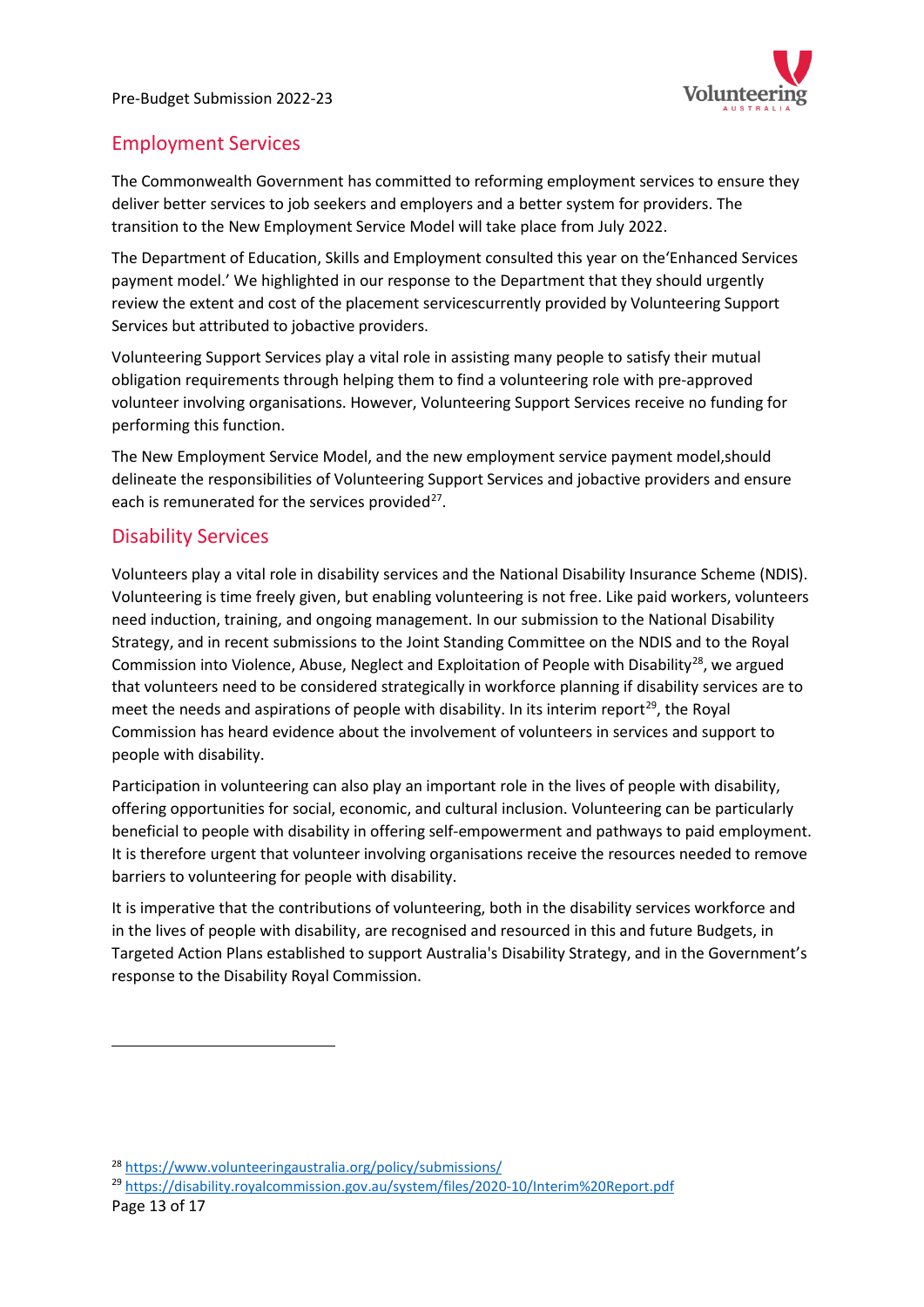

## Mental Health Services

The contribution of volunteers in the mental health workforce needs to be better understood and strategically considered in workforce planning and development. In our submission on the draft of the National Mental Health Workforce Strategy, we argued that the contributions of volunteers to the broader mental health landscape should be recognised and supported. This includes in proposed data collection efforts for the sector, and as a means to raise awareness, reduce stigma, and improve the reach of training programs in the sector.

Participation in volunteering can also play an important role in supporting good mental health, both in prevention and recovery. The mental health benefits of volunteering were acknowledged in the final report from the Productivity Commission Inquiry into Mental Health<sup>30</sup>.

In line with the recent call from the House of Representatives Select Committee on Mental Health and Suicide Prevention<sup>[31](#page-13-1)</sup>, volunteers should be explicitly included in strategic initiatives, including the upcoming National Mental Health Workforce Strategy. The role of volunteering in supporting mental health should also be considered in the implementation of the recent National Preventive Health Strategy.

# Conclusion

Volunteers are the often-invisible workforce that supports the nation every day and through challenging times. But volunteering is struggling; because of the ongoing impact of COVID-19 and longer-term trends which are seeing formal volunteering rates in decline. We need to reinvigorate volunteering for the nation's ongoing social and economic recovery and consider what we may need to do differently to ensure volunteering strategy and investment keeps pace with changing circumstances and remains sustainable for years to come. Governments have a distinct and vital role to play in this, through providing strategic leadership and investing in initiatives and infrastructure that will enable volunteering to thrive. The 2022-23 Federal Budget should invest in:

- 1. **A Volunteering COVID-19 Recovery Plan.** This plan would enable volunteers to re-engage safely, support the adaptation of volunteering programs, and facilitate the recruitment of new volunteers to ensure services and programs can recover.
- 2. **A Volunteering Futures Program.** This program would facilitate the future adaptation of volunteering and support the strategic priorities identified in the new National Strategy for Volunteering currently under development.
- 3. **A National Youth Volunteering Initiative**. Young people have been disproportionately affected by the economic impacts of COVID-19. This initiative could mitigate against poor mental health outcomes for unemployed young people and support pathways to paid employment.

<span id="page-13-0"></span><sup>30</sup> <https://www.pc.gov.au/inquiries/completed/mental-health#report> 31

<span id="page-13-1"></span>[https://www.aph.gov.au/Parliamentary\\_Business/Committees/House/Mental\\_Health\\_and\\_Suicide\\_Preventio](https://www.aph.gov.au/Parliamentary_Business/Committees/House/Mental_Health_and_Suicide_Prevention/MHSP/Report) [n/MHSP/Report](https://www.aph.gov.au/Parliamentary_Business/Committees/House/Mental_Health_and_Suicide_Prevention/MHSP/Report)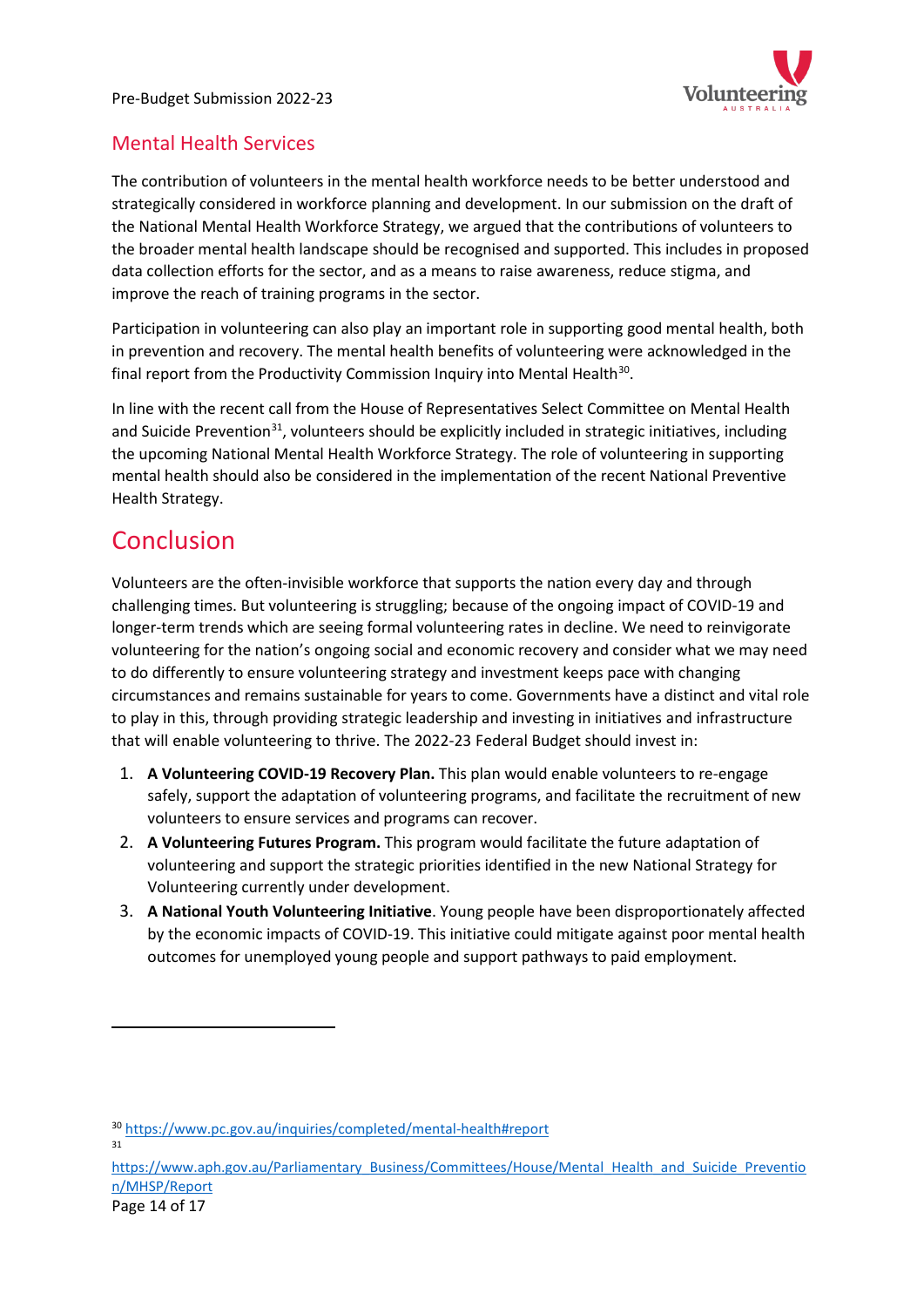

- 4. **A nationally co-ordinated approach to volunteer engagement in emergencies.** As the frequency and scale of emergencies in Australia increases, a nationally co-ordinated approach will help to mobilise volunteers rapidly, safely, and effectively.
- 5. **The Aged Care volunteer workforce**. Funding should be allocated for the Aged Care Royal Commission's volunteering recommendations in Budget 2022-23 and into the forward estimates.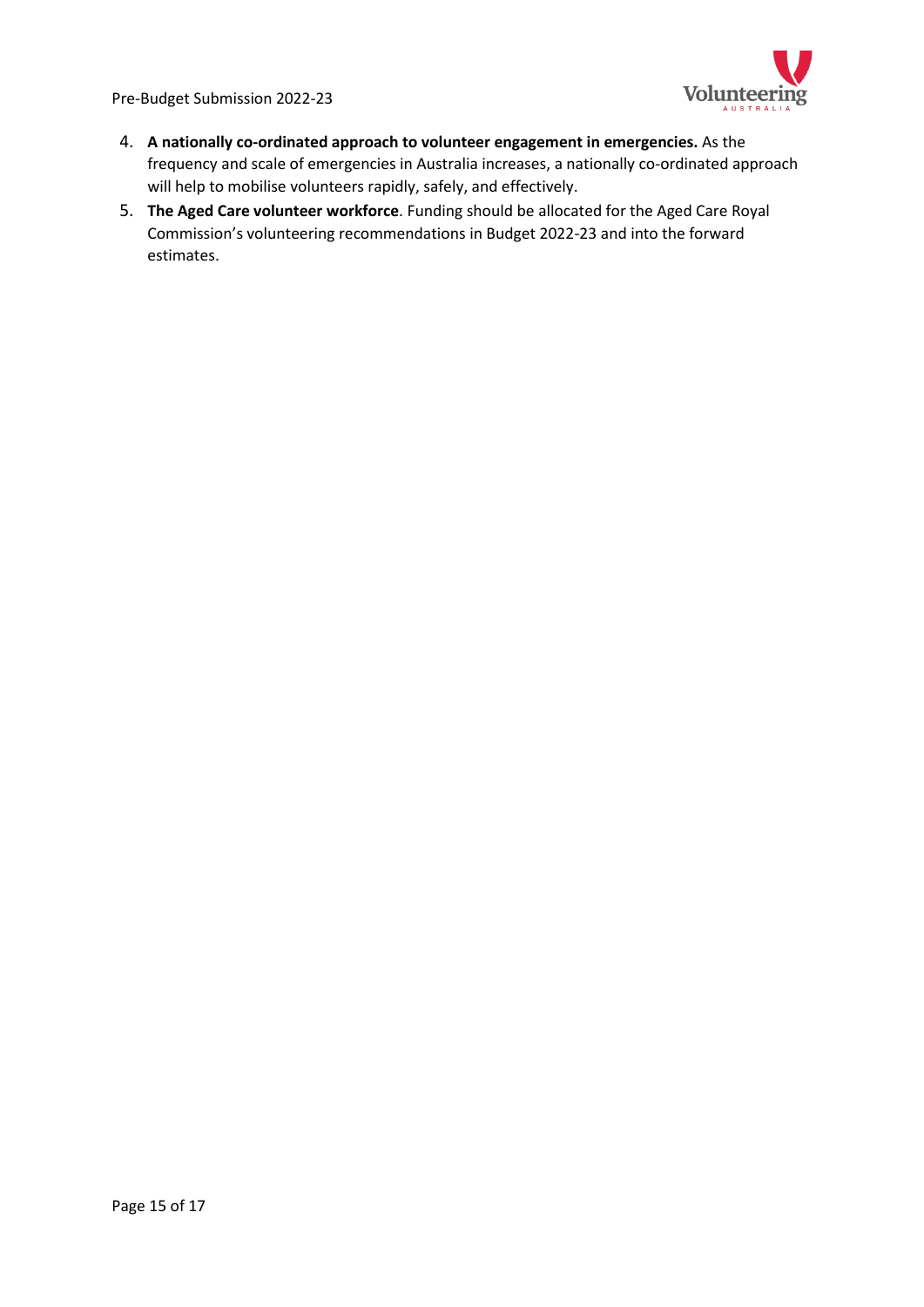

# Authorisation

This submission has been authorised by the Chief Executive Officer of Volunteering Australia.

Mr Mark Pearce Chief Executive Officer

# Endorsements

This position statement has been endorsed by the seven State and Territory volunteering peak bodies.



## About Volunteering Australia

Volunteering Australia is the national peak body for volunteering, working to advance volunteering in the Australian community. The seven State and Territory volunteering peak bodies work to advance and promote volunteering in their respective jurisdictions and are Foundation Members of Volunteering Australia.

Volunteering Australia's vision is strong, connected and resilient communities through volunteering. Our purpose is to lead, strengthen, and celebrate volunteering in Australia.